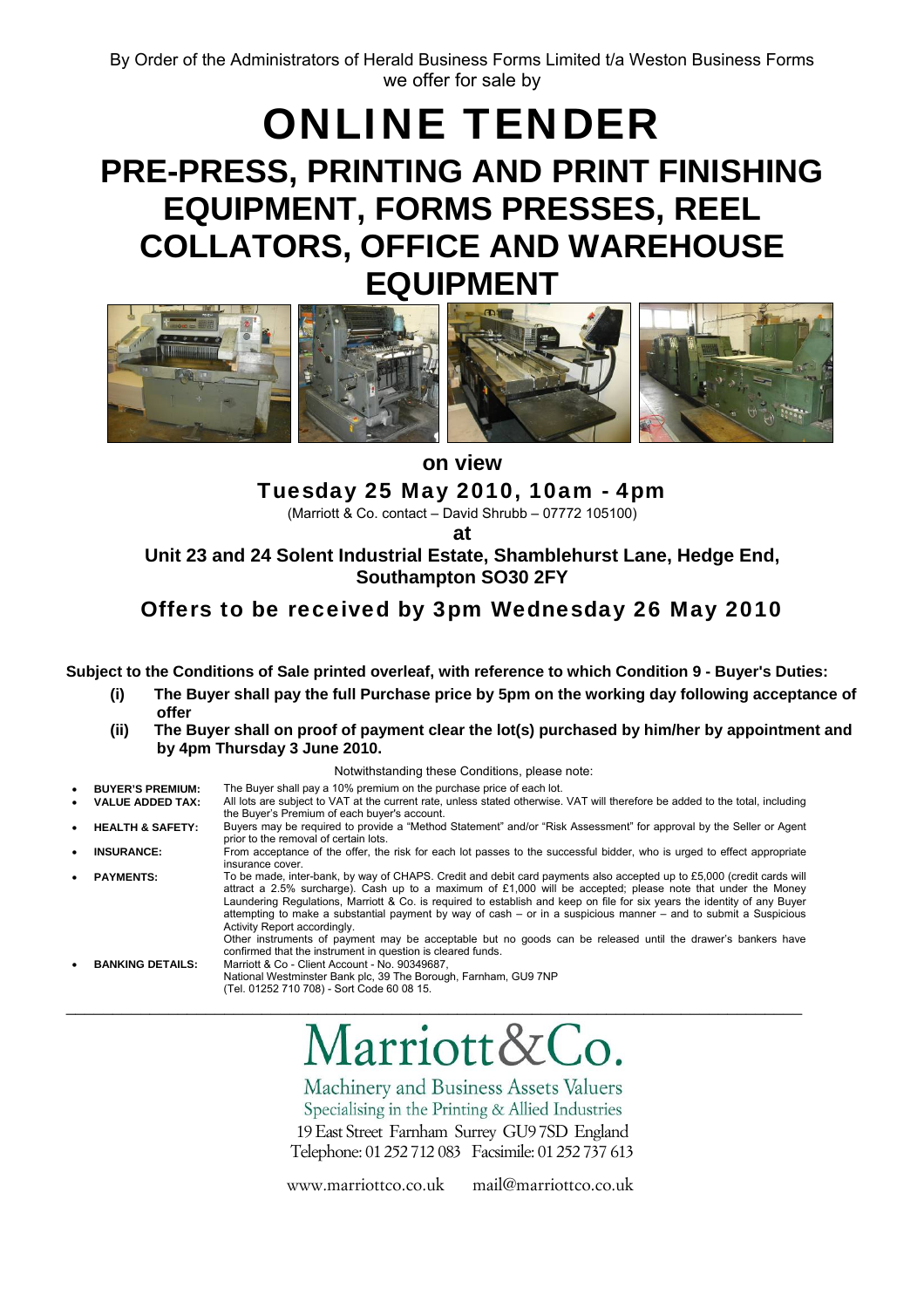### **CONDITIONS OF SALE BY TENDER**

#### **1. Definitions**

- In these conditions references to:
- "The Agent" means the firm of Marriott & Co. or any Partner or employee thereof at the time of Sale;
- (b) The "Buyer" shall have the meaning ascribed to it in Condition 6 and the "Buyers" shall been deemed to be principals (for the purpose of these conditions), unless to the knowledge of the Agent they are acting as agents on behalf of a named principal;
- (c) The "Seller" means the person owning or having the right to sell the lot;
- "Lot(s)" means such goods, vehicles, computers and/or other items which are the subject of the Sale by Tender;
- (e) The Interpretation Act 1978 applies to the terms and expressions used in these conditions as if contained in the statute, and these conditions shall be governed by English Law.

#### **2. The Condition of Goods**

Whilst every care has been taken in the preparation of any advertisement brochure and other publication, they are necessarily statements of opinion and must not be relied upon as statements of fact. Neither the Seller nor the Agent is responsible for the correctness of any description of any lot. The Agent sells as agent for the Seller (unless otherwise specifically declared). The Agent is not in a position to know the history or assess the quality of the lots. Lots sold are likely to have been subject to wear and tear caused by use or the effects of age and may have faults and imperfections. Buyers are given opportunities at the viewing times to examine lots and will be assumed to have done so. They must rely solely on their own skill or judgement as to whether lots are fit for any particular purpose and whether they comply with the catalogue description.

#### **3. Personal Risk and Damage to Property**

- Every person on the premises where the lots are being exhibited or sold before, during or after the sale are:
- (a) Deemed to be there at their own risk and neither the Seller nor the Agent shall be liable for any loss, accident or injury sustained howsoever caused; and
- (b) Responsible for any damage they, their carriers or other agents may cause to any lot, to the premises or any other property.

#### **4. Duties of Persons Present**

All persons present at the sale agree to refrain from conduct which may cause a nuisance to others present and to indemnify the Agent against the consequences of any proceedings brought against them in respect of such conduct.

#### **5. Offers**

All offers shall be submitted in the manner prescribed by the Agent, and shall be treated as being made upon these Conditions of Sale and on the basis that the party making the offer has notice of these conditions. All offers shall be binding upon the party making the offer unless otherwise notified by the Agent.

#### **6. Ascertainment of the Buyer**

The Buyer shall be the person making the offer which is acceptable to the Agent; the Buyer will be informed in writing accordingly.

#### **7. Agent's Discretion**

The Agent has sole discretion to refuse any offer, to withdraw any lot, and exclude any person from the sale site.

#### **8. Buyer's Premium and Value Added Tax**

The Buyer shall pay a 10 per cent premium on the purchase price of each lot whether sold by tender or private treaty (such premium to belong to the Agent), together with Value Added Tax at the current rate on the purchase price of each lot (unless the lot is notified as not attracting Value Added Tax) and on the premium.

#### **9. Duties of Buyers**  The Buyer shall:

- (a) Pay the full purchase price together with any chargeable Value Added Tax by the time/date stated overleaf;
- (b) In accordance with the Health & Safety at Work Regulations and Construction Design & Management Regulations, the Buyer may be required to provide a "Method Statement" and/or "Risk Assessment" for approval by the Seller and/or the Agent prior to the removal of any lots. The Buyer is responsible for electrical disconnections which must be carried out by a suitably qualified electrician, and the Buyer is responsible for the removal of any fluids and/or waste in and around the lot(s) strictly in accordance with the Control of Substances Hazardous to Health Regulations;
- (c) On proof of payment and by appointment, remove the goods expeditiously and by the time/date stated overleaf;
- (d) Where lots are fixed to land and/or buildings, detach such lot safely and lawfully without the use of flame cutters, explosives or any other dangerous equipment or processes (unless with previous written permission of the Agent) and forthwith make good any damage to the land and/or buildings and the Buyer undertakes to indemnify the Agent and (where appropriate) the Seller against any costs, damage, claims and demands arising upon such

removal. The Agent may require prior to removal a sum from the Buyer to cover the likely damage caused by such removal. The Agent shall be entitled to exercise a lien on any lot purchased by the Buyer until all or any damage or loss has been paid in full.

#### **10. Liability of the Agent and Sellers**

- (a) Lots are sold with all faults and defects and with all errors of description and neither the Seller nor the Agent is responsible for any defects whatsoever. All implied conditions relating to description, fitness and quality are accordingly excluded;
- The Seller and the Agent do not make or give, nor has any person in the employment of the Agent any authority to make or give, any express representation or warranty with regard to any lot - except as provided by Condition 11 below.

#### **Risk and Passing of Property**

Subject to Condition 15 below, the Seller warrants to the Agent and to the Buyer that the Seller is the true owner of the lot or is properly authorised to sell it. Each lot is at the sole risk of the Buyer upon acceptance of the Buyer's offer. Title shall not pass to the Buyer until payment has been made in full and until such time the Agent shall have a lien on the lot.

#### **12. Default by the Purchaser**

- If the Buyer fails to comply with his duties, the Agent shall have the right to: (a) Resell the lots by Public Auction or otherwise without notice to the Buyer, and if any loss arises from such a resale after deducting the Agent's full costs and expenses, the Buyer shall be responsible to the Agent for that loss (any net surplus to be the Seller's); and
- (b) Where a deposit is paid, to forfeit that deposit; and
- (c) Charge interest on any unpaid balance at the rate of 2 per cent above base rate from time to time; and
- (d) Charge for storage arising after the time for removal at the rate of 25 per cent per annum of the sale price and to release the lots in question to the Buyer only after payment in full of all storage and removal expenses incurred (as well as the full purchase price).

#### **13. Computer Software and Data**

The sale of any computers specifically excludes any software and/or data that may be held on computer carrying media, and the Buyer undertakes to not use and to remove and/or re-licence any software and to not use and to remove all data within the meaning of the Data Protection Act 1998 from the computer carrying media.

#### **14. Safety of Machinery, Vehicles and Portable Appliances**

- (a) Lots may not comply with the Health and Safety at Work Act 1974 or other relevant safety legislation. Accordingly the Buyer undertakes not to use any lot purchased until satisfied that it complies with the relevant Acts and Regulations relating to such machines and equipment, to handle correctly any toxic chemicals and dangerous substances, and to indemnify the Agent against any failure to observe this undertaking;
- (b) In the case of the sale of vehicles, no vehicle is warranted or held out to be roadworthy; the Buyer undertakes to ensure that no vehicle is used unless it complies with the Road Traffic Acts and other relevant legislation; the odometer reading of vehicles is not warranted;
- (c) All goods sold are sold as used and are not supplied as new;
- (d) This sale is subject to Marriott & Co. being satisfied that all electrical and/or gas portable appliances are safe, and the Buyer must allow access for a competent person nominated by Marriott & Co. to inspect and carry out any necessary portable appliance tests (at the Seller's expense); any item failing a safety test will be excluded from the sale and scrapped.

#### **15. Insolvency and Death**

- Where the Agent conducts a sale on behalf of a Seller who is the Administrative Receiver, Administrator, Liquidator or Supervisor of a limited company or Trustee in Bankruptcy or Supervisor of an individual:
- (a) The Seller shall only act as an agent on behalf of the company or bankrupt or individual (as the case may be) and shall be under no personal liability whatsoever in respect of the contract for sale of any lot;
- (b) The Seller and the Agent on his behalf sell whatever right, title or interest the company, bankrupt or individual may have in the lot; no warranty is given or authorised to be given by the Seller nor the Agent with regard to the Seller's title to any lot(s) sold; any claims with regard to retention of title or other claims to the lot(s) will be the responsibility of the Buyer without any recourse to the Seller or the Agent; no adjustment will be made if it subsequently transpires that the  $\text{lot}(s)$  are subject to third party ownership;
- (c) If before title to any lot has passed to the Buyer, being an individual, he dies or enters into a composition or arrangement for the benefit of his creditors or has a Receiving Order in Bankruptcy made against him, or being a body corporate, has a Receiver or a Receiver and Manager or an Administrator appointed or goes into Liquidation or enters into an arrangement for the benefit of its creditors, then in all such cases the contract for sale for such lot may be, at the Agent's discretion, rescinded without notice to the Buyer. Upon recision, any deposit paid by the Buyer shall be forfeited and the Agent shall be entitled to exercise the rights set out in these Conditions of Sale on the basis of a deemed default by the Buyer.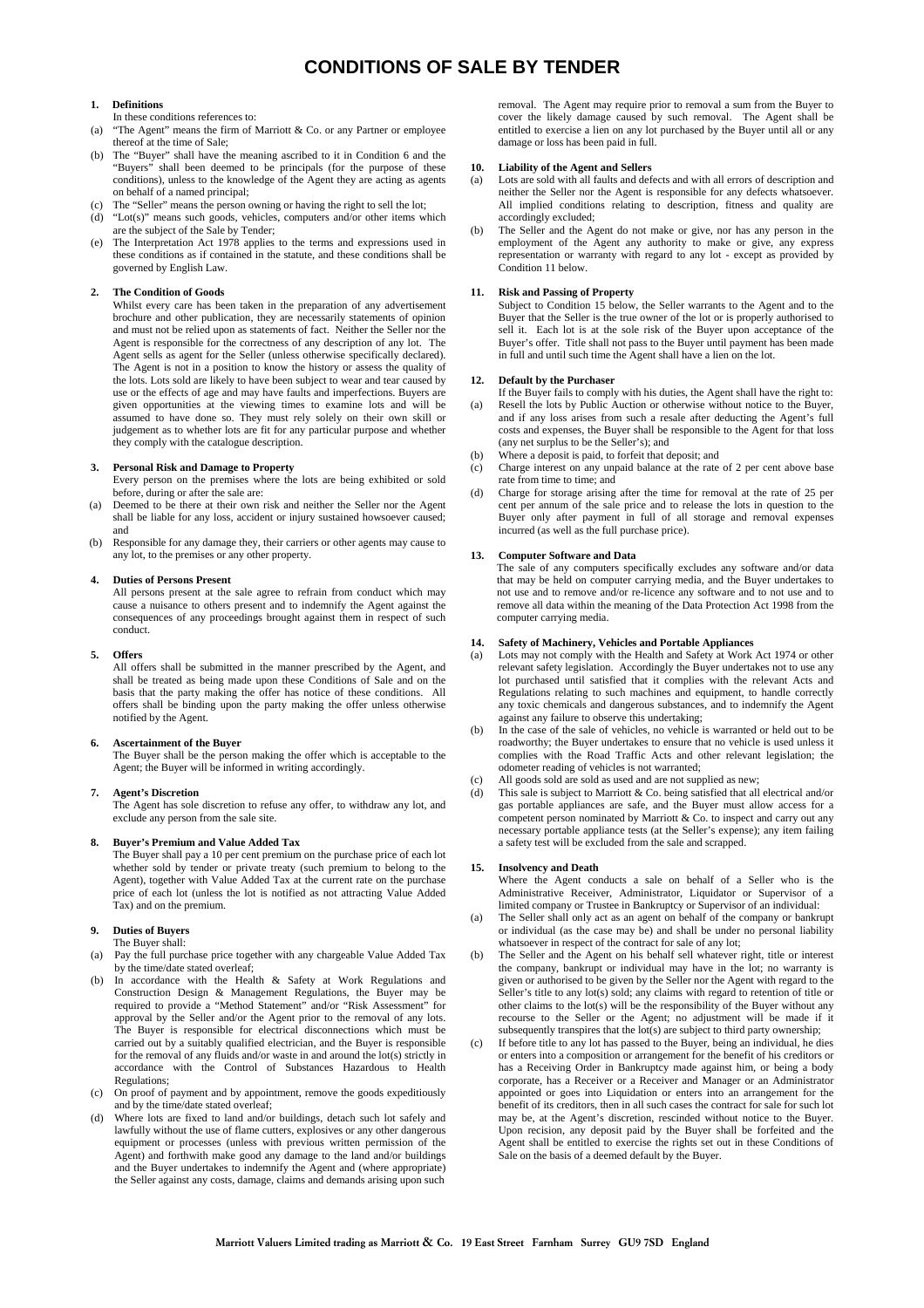### **Tender Form (Ref. HER-01)**

### **To: Marriott & Co., 19 East Street, Farnham, Surrey, GU9 7SD Fax: 01252 737 613**

I/we hereby tender for the purchase of the lot(s) as described below, and in the event of the offer(s) being accepted agree to complete the purchase in accordance with the Conditions of Sale as printed in this document.

**Lot Description Lot Description** 



colour form printing press, serial no. 99.32261 with compliment of cylinders **This machine does not have instructions for safe use - the purchaser will be required to sign an undertaking confirming that they will obtain instructions for safe use prior to using the machine** 

**Removal method statement required** 

**Offer £…………………**  Plus 10% BP plus VAT

**2 A 'Nagrom'** four colour form printing press with BST Type DF web guiding system, 2001 Form-All HS stacker and compliment of cylinders

**This machine does not have instructions for safe use - the purchaser will be required to sign an undertaking confirming that they will obtain instructions for safe use prior to using the machine** 

**Removal method statement required** 

**Offer £…………………**  Plus 10% BP plus VAT

form printing press, serial no. 89-25-904 with GP-Tinter multi-colour paper tinter, BST Type DF web guiding system and compliment of cylinders:

3 x 8½"

3 x 11"

3 x 11⅔"

**to using the machine** 

**This machine does not have instructions for safe use - the purchaser will be required to sign an undertaking confirming that they will obtain instructions for safe use prior** 

**Removal method statement required** 

**Offer £…………………**  Plus 10% BP plus VAT



**4 A Morgan 904** two colour form printing press, serial no. 86-15-904 with GP-Tinter multi-colour paper tinter, BST Type DF web guiding system and compliment of cylinders:

 $2 \times 8$ " 2 x 10" 2 x 11 ⅔" 2 x 12"

**This machine does not have instructions for safe use - the purchaser will be required to sign an undertaking confirming that they will obtain instructions for safe use prior to using the machine** 

**Removal method statement required** 

**Offer £…………………**  Plus 10% BP plus VAT





form printing press, serial no. 87-27-904 with GP-Tinter multi-colour paper tinter, BST Type DF web guiding system and compliment of cylinders: 4 x 8"

4 x 8½"

4 x 11"

4 x 12" **Removal method statement required** 

**Offer £…………………**  Plus 10% BP plus VAT

**6** A **Morgan** Micro-Pack printing press, 87-24 MPP **This machine does not have instructions for safe use - the purchaser will be required to sign an undertaking confirming that they will obtain instructions for safe use prior to using the machine** 

**Removal method statement required** 

| (please write clearly) |  |  |  |
|------------------------|--|--|--|
|                        |  |  |  |
|                        |  |  |  |
|                        |  |  |  |
|                        |  |  |  |
|                        |  |  |  |

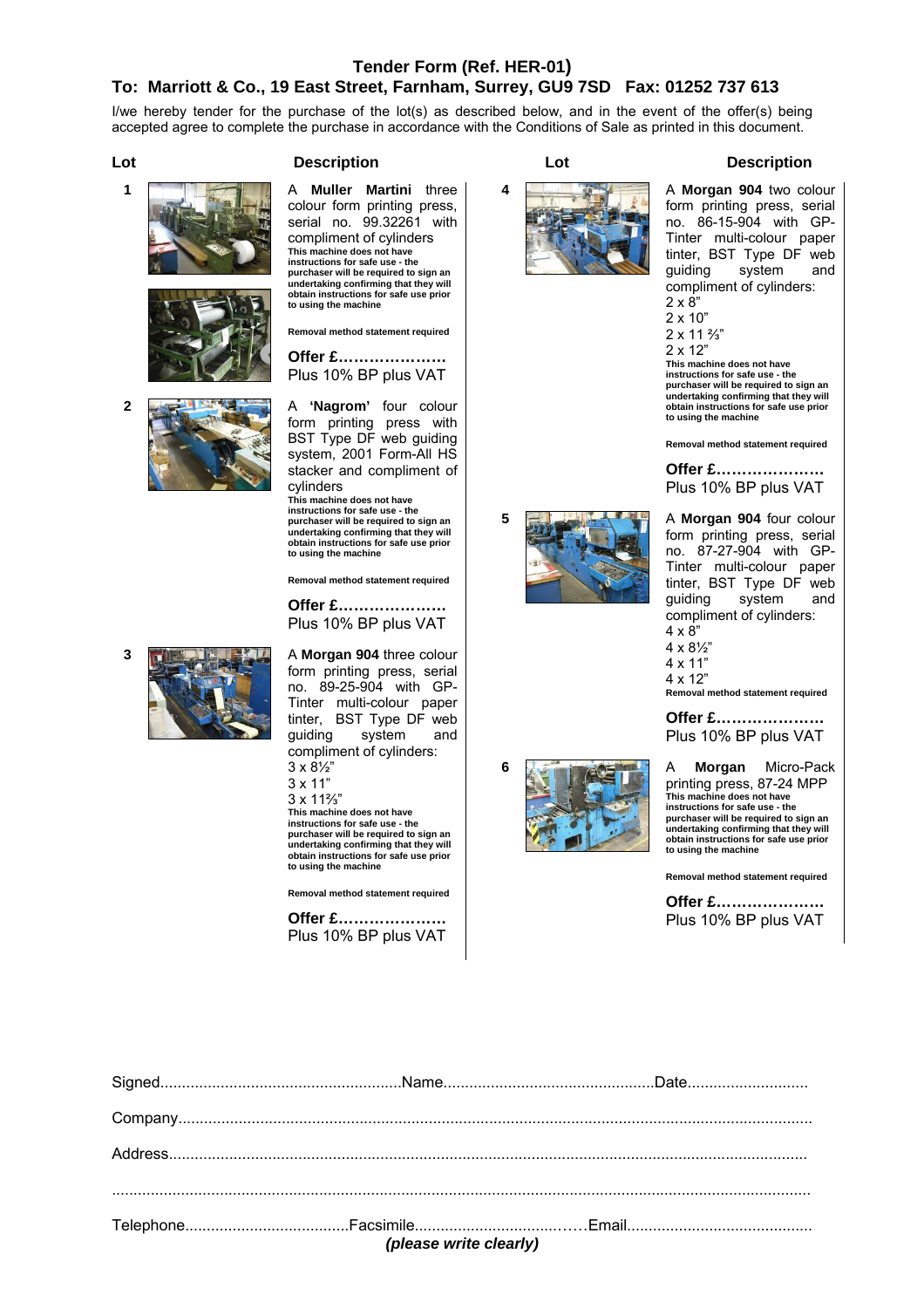### **Tender Form (Ref. HER-02) To: Marriott & Co., 19 East Street, Farnham, Surrey, GU9 7SD Fax: 01252 737 613**

I/we hereby tender for the purchase of the lot(s) as described below, and in the event of the offer(s) being accepted agree to complete the purchase in accordance with the Conditions of Sale as printed in this document.





36x52cm single colour offset lithographic printing machine , serial no. 682881 **This machine does not have instructions for safe use - the purchaser will be required to sign an undertaking confirming that they will obtain instructions for safe use prior to using the machine** 

**Removal Method Statement required** 

**Offer £…………………**  Plus 10% BP plus VAT

**8 A** Heidelberg numbering and imprinting unit for GTO

> **Offer £…………………**  Plus 10% BP plus VAT

**9 Eight numbering boxes** 

**Offer £…………………**  Plus 10% BP plus VAT

 $\mathbf{Q}$ 

**10** A **Pantone** Formula ink scale model PFS2-1-22 no. 130103

> **Offer £…………………**  Plus 10% BP plus VAT

**11 A Morgan** four station roll collator (plate not collator *(plate not accessible)*  **This machine does not have instructions for safe use - the purchaser will be required to sign an undertaking confirming that they will obtain instructions for safe use prior to using the machine** 

**Removal method statement required** 

Plus 10% BP plus VAT



### **12 A Morgan** six station roll collator, serial no. 89-24- QC-24 **This machine does not have instructions for safe use - the purchaser will be required to sign an**

**undertaking confirming that they will obtain instructions for safe use prior to using the machine** 

**Removal method statement required** 

**Offer £…………………**  Plus 10% BP plus VAT

**<sup>13</sup>**A **Dimuken DC-8202** die cutting numbering and perforating machine serial no. 88300 / 177.5 **This machine does not have instructions for safe use - the purchaser will be required to sign an undertaking confirming that they will obtain instructions for safe use prior to using the machine** 

**Removal Method Statement required** 

**Offer £…………………**  Plus 10% BP plus VAT

**<sup>14</sup>**A **PFE SetMaster** 6 station horizontal sheet collator with paper jogger **Removal Method Statement required** 

> **Offer £…………………**  Plus 10% BP plus VAT

**<sup>15</sup>**A **Polar 76EM** guillotine, serial no. 6061817 with six knives

**Removal Method Statement required** 

**Offer £…………………**  Plus 10% BP plus VAT

**16**<sup>14</sup>**A Polar 76EM** guillotine, serial no. 6361679 with extended left and right hand tables and six knives

**Removal Method Statement required** 

**Offer £…………………**  Plus 10% BP plus VAT

| (please write clearly) |  |  |  |
|------------------------|--|--|--|

**Offer £…………………**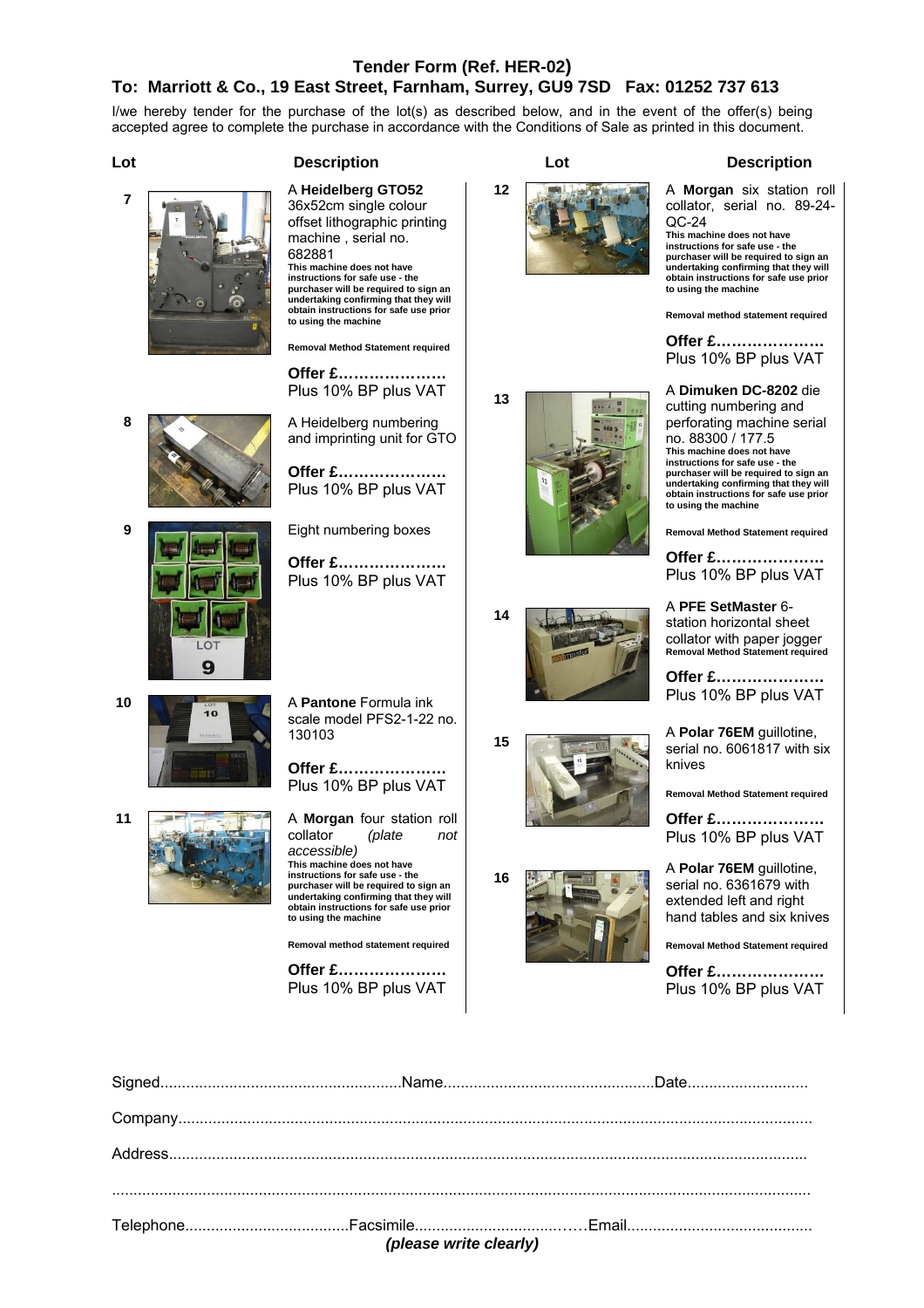### **Tender Form (Ref. HER-03) To: Marriott & Co., 19 East Street, Farnham, Surrey, GU9 7SD Fax: 01252 737 613**

I/we hereby tender for the purchase of the lot(s) as described below, and in the event of the offer(s) being accepted agree to complete the purchase in accordance with the Conditions of Sale as printed in this document.

**Lot Description Lot Description** 









forms cutter/sheeter, serial no. 22564

**Removal Method Statement required Offer £…………………**  Plus 10% BP plus VAT

**Maskiner ab Iram 12**  4-head paper drill serial no.

405

**Removal Method Statement required** 

**Offer £…………………**  Plus 10% BP plus VAT

**Multimaster CAS 35/2**  folder, serial no. 061020035

**Removal Method Statement required** 

**Offer £…………………**  Plus 10% BP plus VAT

**<sup>20</sup>**An **Italdibipack Dibipack 4255 ST** shrink wrapper serial no. 6162 08 on steel stand

**Removal Method Statement required** 

**Offer £…………………**  Plus 10% BP plus VAT

**21** An **Italdibipack Dibipack 4255 ST** shrink wrapper no. 2771 98 (All Faults) on steel stand

**Removal Method Statement required** 

**Offer £…………………**  Plus 10% BP plus VAT **<sup>22</sup>**A **Worsley-Brehmer**





model S stitcher, serial no.

**This machine does not have instructions for safe use - the purchaser will be required to sign an undertaking confirming that they will obtain instructions for safe use prior to using the machine Removal Method Statement required Offer £…………………**  Plus 10% BP plus VAT

1409A

**This machine does not have instructions for safe use - the purchaser will be required to sign an undertaking confirming that they will obtain instructions for safe use prior to using the machine** 

**Removal Method Statement required** 

**Offer £…………………**  Plus 10% BP plus VAT

**<sup>25</sup>**A **Brackett Cover Max CA-100E** automatic cover attacher, serial no. 2601115

**Removal Method Statement required** 

| ${Company.} \label{def:comp} \begin{minipage}[c]{0.9\linewidth} \normalsize \begin{minipage}[c]{0.9\linewidth} \normalsize \begin{minipage}[c]{0.9\linewidth} \normalsize \begin{minipage}[c]{0.9\linewidth} \normalsize \begin{minipage}[c]{0.9\linewidth} \normalsize \begin{minipage}[c]{0.9\linewidth} \normalsize \begin{minipage}[c]{0.9\linewidth} \normalsize \begin{minipage}[c]{0.9\linewidth} \normalsize \begin{minipage}[c]{0.9\linewidth} \normalsize \begin{minipage}[c]{0.9\linewidth} \normalsize \begin{minipage}[c]{0.9\linewidth} \normals$ |  |  |  |
|-----------------------------------------------------------------------------------------------------------------------------------------------------------------------------------------------------------------------------------------------------------------------------------------------------------------------------------------------------------------------------------------------------------------------------------------------------------------------------------------------------------------------------------------------------------------|--|--|--|
|                                                                                                                                                                                                                                                                                                                                                                                                                                                                                                                                                                 |  |  |  |
|                                                                                                                                                                                                                                                                                                                                                                                                                                                                                                                                                                 |  |  |  |
|                                                                                                                                                                                                                                                                                                                                                                                                                                                                                                                                                                 |  |  |  |
|                                                                                                                                                                                                                                                                                                                                                                                                                                                                                                                                                                 |  |  |  |
| (please write clearly)                                                                                                                                                                                                                                                                                                                                                                                                                                                                                                                                          |  |  |  |



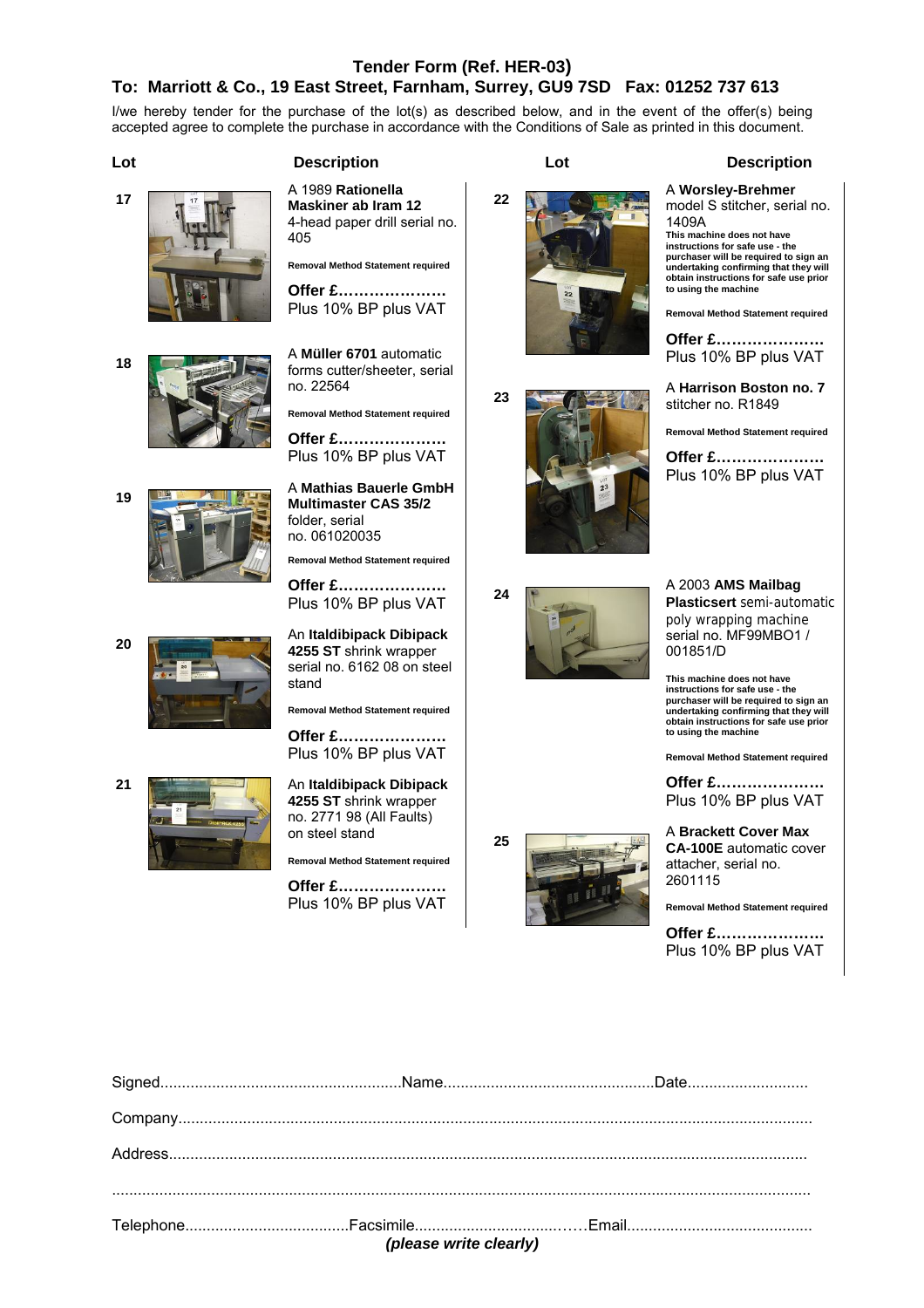### **Tender Form (Ref. HER-04)**

### **To: Marriott & Co., 19 East Street, Farnham, Surrey, GU9 7SD Fax: 01252 737 613**

I/we hereby tender for the purchase of the lot(s) as described below, and in the event of the offer(s) being accepted agree to complete the purchase in accordance with the Conditions of Sale as printed in this document.



### **Lot Description Lot Description**

circular padder serial no. 0700876 with a belt conveyor

**Removal Method Statement required** 

**Offer £…………………**  Plus 10% BP plus VAT

**<sup>27</sup>**A 1999 **JF Machines type C 2004** collator, serial no. 9951 with JF Formsize F2 control **This machine does not have instructions for safe use - the purchaser will be required to sign an undertaking confirming that they will obtain instructions for safe use prior to using the machine** 

**Removal Method Statement required** 

**Offer £…………………**  Plus 10% BP plus VAT

**28Finishing Room sundries,** as lotted and a work trolley

> **Offer £…………………**  Plus 10% BP plus VAT



**<sup>29</sup>**A 1996 **Robopac** model **R1205 basic** pallet wrapper no. KN/022185 with a quantity of wrap

> **This machine does not have instructions for safe use - the purchaser will be required to sign an undertaking confirming that they will obtain instructions for safe use prior to using the machine**

**Removal Method Statement required** 

**Offer £…………………**  Plus 10% BP plus VAT



**30**A quantity of two and three tier boltless pallet racking with timber shelves (some erected and some dismantled)

**Removal Method Statement required** 

**Offer £…………………**  Plus 10% BP plus VAT

**<sup>31</sup>**A **Toyota 10** battery operated forklift truck with Cascade sideshift, hours 7,050 with Toyota RD65 charger

> **The Purchaser of this lot may not remove the lot until Thursday 3 June This machine does not have instructions for safe use - the purchaser will be required to sign an undertaking confirming that they will obtain instructions for safe use prior to using the machine**

**Removal Method Statement required** 

**Offer £…………………**  Plus 10% BP plus VAT

**<sup>32</sup>**A 2002 **Toyota 15** battery operated forklift truck with Cascade sideshift, model FBESF15, no. E14182, hours 9,512 with Techys Deta charger

> **The Purchaser of this lot may not remove the lot until Thursday 3 June This machine does not have instructions for safe use - the purchaser will be required to sign an undertaking confirming that they will obtain instructions for safe use prior to using the machine**

**Removal Method Statement required** 

| (please write clearly) |  |                                                                                                                                                                                                                                                                                                                                                                                                                                                                                                                                                                                                                                           |  |
|------------------------|--|-------------------------------------------------------------------------------------------------------------------------------------------------------------------------------------------------------------------------------------------------------------------------------------------------------------------------------------------------------------------------------------------------------------------------------------------------------------------------------------------------------------------------------------------------------------------------------------------------------------------------------------------|--|
|                        |  |                                                                                                                                                                                                                                                                                                                                                                                                                                                                                                                                                                                                                                           |  |
|                        |  |                                                                                                                                                                                                                                                                                                                                                                                                                                                                                                                                                                                                                                           |  |
|                        |  |                                                                                                                                                                                                                                                                                                                                                                                                                                                                                                                                                                                                                                           |  |
|                        |  | $\label{eq:main} \textbf{Company}.\textcolor{red}{\textbf{Summary}.\textcolor{blue}{\textbf{Summary}.\textcolor{blue}{\textbf{Summary}.\textcolor{blue}{\textbf{Summary}.\textcolor{blue}{\textbf{Summary}.\textcolor{blue}{\textbf{Summary}.\textcolor{blue}{\textbf{Summary}.\textcolor{blue}{\textbf{Summary}.\textcolor{blue}{\textbf{Summary}.\textcolor{blue}{\textbf{Summary}.\textcolor{blue}{\textbf{Summary}.\textcolor{blue}{\textbf{Summary}.\textcolor{blue}{\textbf{Summary}.\textcolor{blue}{\textbf{Summary}.\textcolor{blue}{\textbf{Summary}.\textcolor{blue}{\textbf{Summary}.\textcolor{blue}{\textbf{Summary}.\text$ |  |
|                        |  |                                                                                                                                                                                                                                                                                                                                                                                                                                                                                                                                                                                                                                           |  |
|                        |  |                                                                                                                                                                                                                                                                                                                                                                                                                                                                                                                                                                                                                                           |  |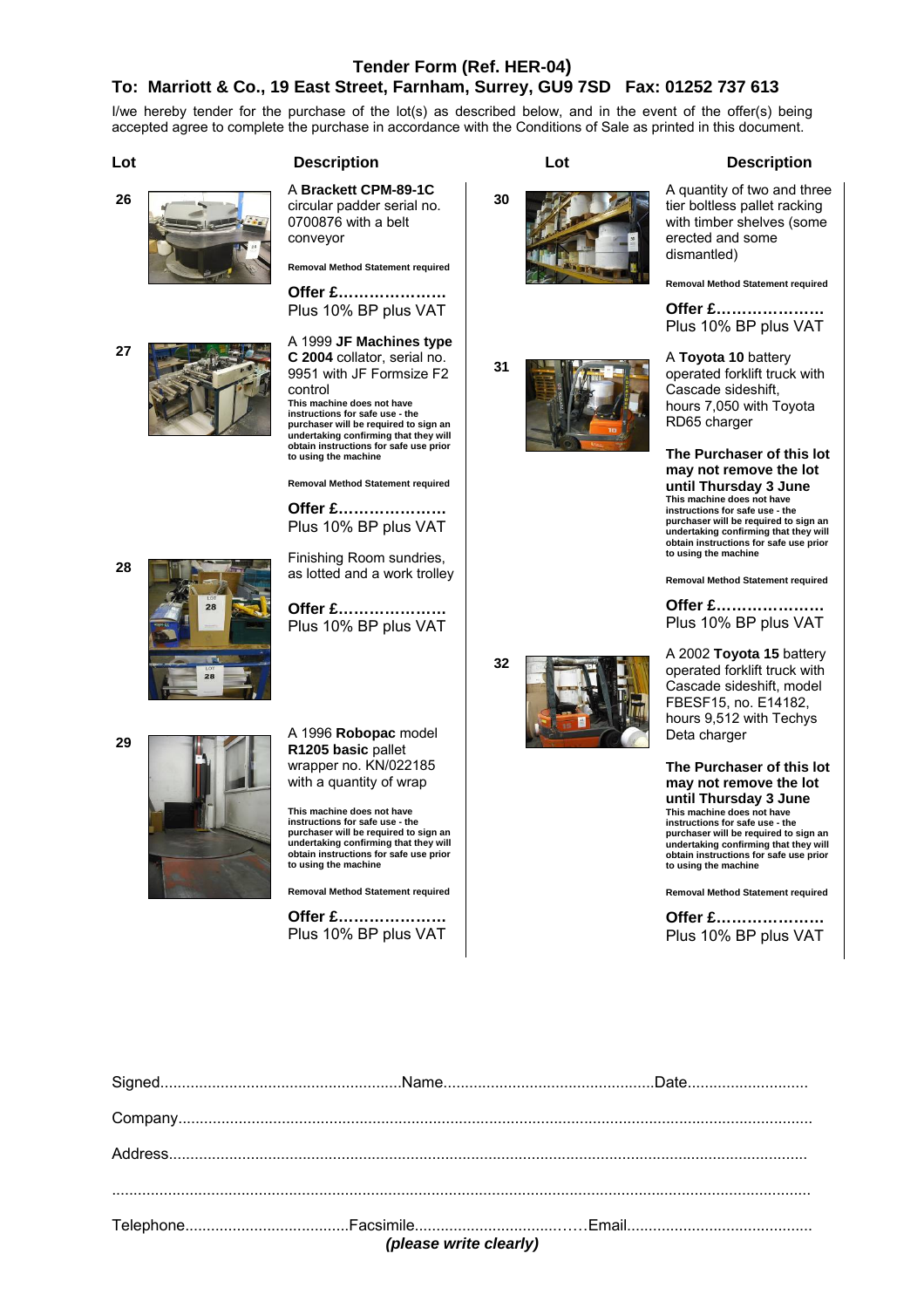### **Tender Form (Ref. HER-05)**

### **To: Marriott & Co., 19 East Street, Farnham, Surrey, GU9 7SD Fax: 01252 737 613**

I/we hereby tender for the purchase of the lot(s) as described below, and in the event of the offer(s) being accepted agree to complete the purchase in accordance with the Conditions of Sale as printed in this document.

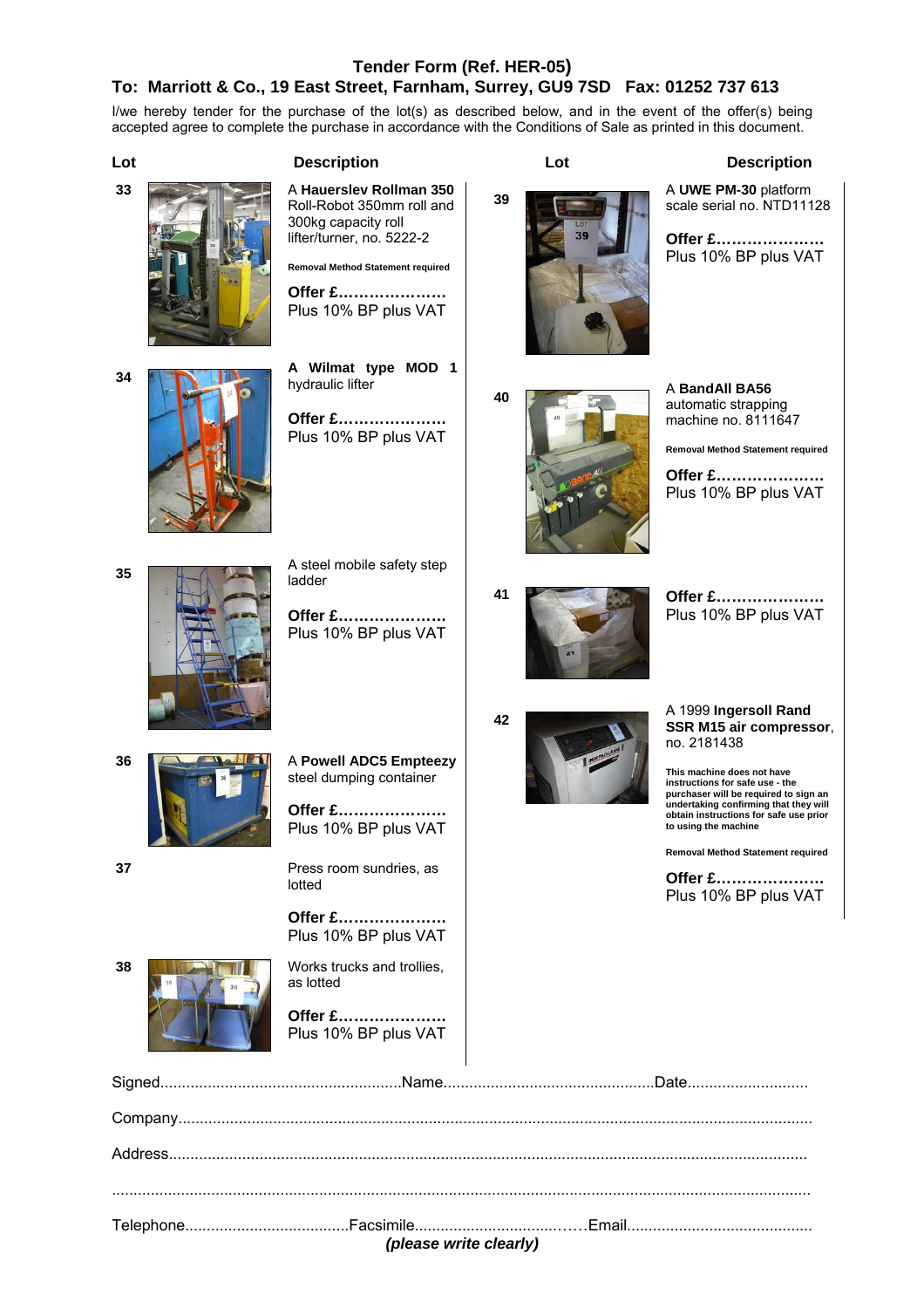### **Tender Form (Ref. HER-06) To: Marriott & Co., 19 East Street, Farnham, Surrey, GU9 7SD Fax: 01252 737 613**

I/we hereby tender for the purchase of the lot(s) as described below, and in the event of the offer(s) being accepted agree to complete the purchase in accordance with the Conditions of Sale as printed in this document.



| (please write clearly) |  |  |  |
|------------------------|--|--|--|
|                        |  |  |  |
|                        |  |  |  |
|                        |  |  |  |
|                        |  |  |  |
|                        |  |  |  |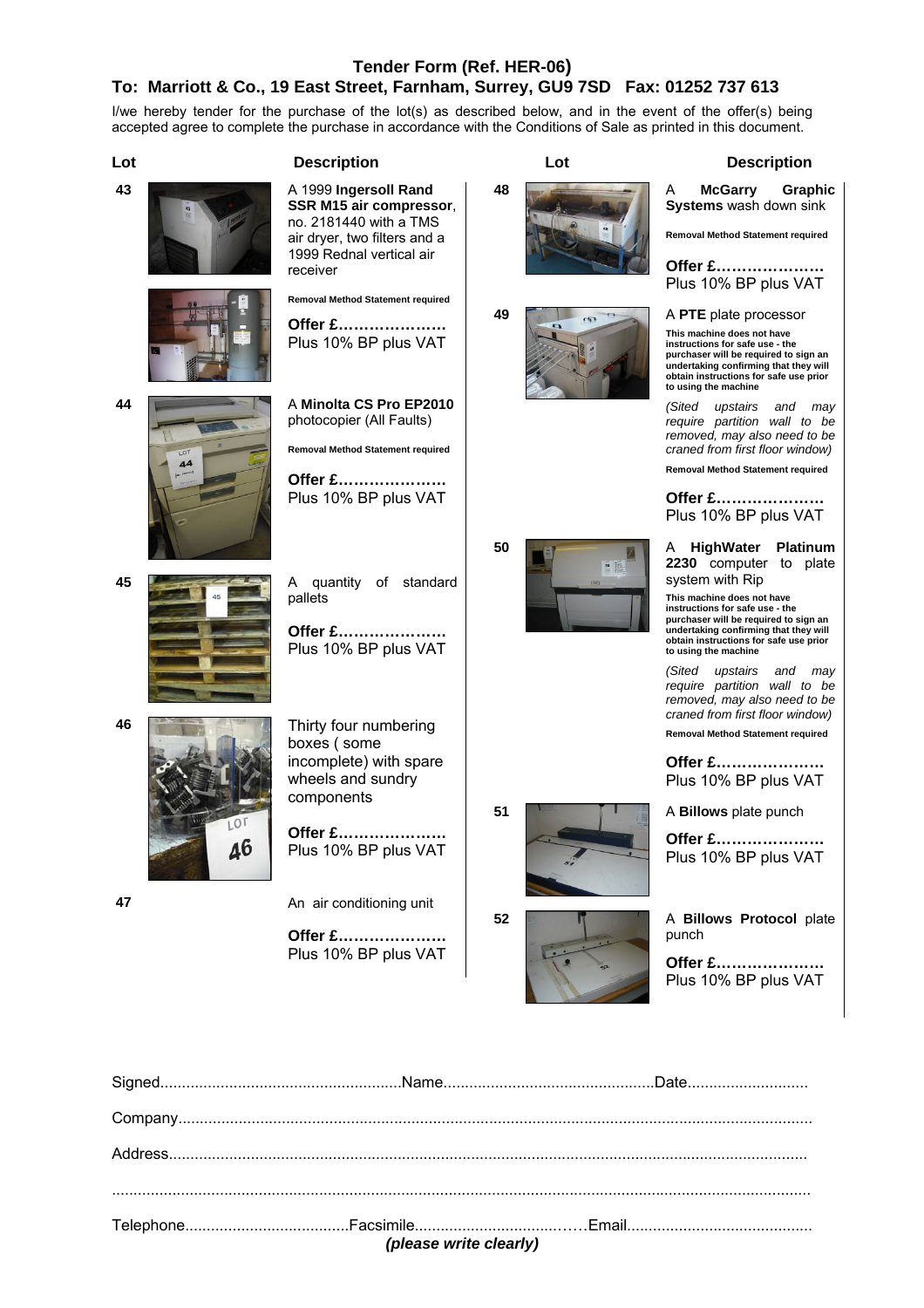### **Tender Form (Ref. HER-07)**

## **To: Marriott & Co., 19 East Street, Farnham, Surrey, GU9 7SD Fax: 01252 737 613**

I/we hereby tender for the purchase of the lot(s) as described below, and in the event of the offer(s) being accepted agree to complete the purchase in accordance with the Conditions of Sale as printed in this document.

| Lot             | <b>Description</b>                                             |    | Lot    | <b>Description</b>                                                     |
|-----------------|----------------------------------------------------------------|----|--------|------------------------------------------------------------------------|
| 53              | An HP DesignJet 10pc<br>colour printer                         | 61 | MY LOT | Various office machines,<br>as lotted                                  |
|                 | Offer £<br>Plus 10% BP plus VAT                                |    | 61     | Offer £<br>Plus 10% BP plus VAT                                        |
| 54              | An HP LaserJet 5000n<br>laser printer                          | 62 |        | Various Morgan printing<br>cylinders, as lotted                        |
| 54              | Offer £<br>Plus 10% BP plus VAT                                |    |        | Offer £<br>Plus 10% BP plus VAT                                        |
| 55<br>LOT<br>55 | Various<br>monitors<br>and<br>computer equipment, as<br>lotted | 63 |        | steel<br>12-division<br>A<br>cylinder rack (cylinders<br>not included) |
| LOT<br>55       | Offer £<br>Plus 10% BP plus VAT                                |    |        | Offer £<br>Plus 10% BP plus VAT                                        |
|                 |                                                                | 64 |        | steel<br>30-division<br>A<br>cylinder rack (cylinders<br>not included) |
| 56              | Office sundries including a<br>Rotatrim paper trimmer          |    |        | <b>Offer £</b><br>Plus 10% BP plus VAT                                 |
|                 | <b>Offer £</b><br>Plus 10% BP plus VAT                         | 65 |        | A Morgan control box                                                   |
| 57              | A safety step ladder                                           |    |        | Offer £<br>Plus 10% BP plus VAT                                        |
|                 | Offer £<br>Plus 10% BP plus VAT                                |    |        |                                                                        |
| ၁၀              | A quantity of SDX<br>telephone handsets, as<br>lotted          |    |        | ON BEHALF OF<br><b>FINANCE COMPANY</b>                                 |
|                 | Offer £<br>Plus 10% BP plus VAT                                | 66 |        | A Dell PowerEdge 1900<br>Server                                        |
| 59              | No Lot                                                         |    |        | Offer £<br>Plus 10% BP plus VAT                                        |
| 60              | Various office machines,<br>as lotted                          |    | 66     |                                                                        |
|                 | Offer £<br>Plus 10% BP plus VAT                                |    |        |                                                                        |
|                 |                                                                |    |        |                                                                        |
|                 |                                                                |    |        |                                                                        |
|                 |                                                                |    |        |                                                                        |
|                 | (please write clearly)                                         |    |        |                                                                        |